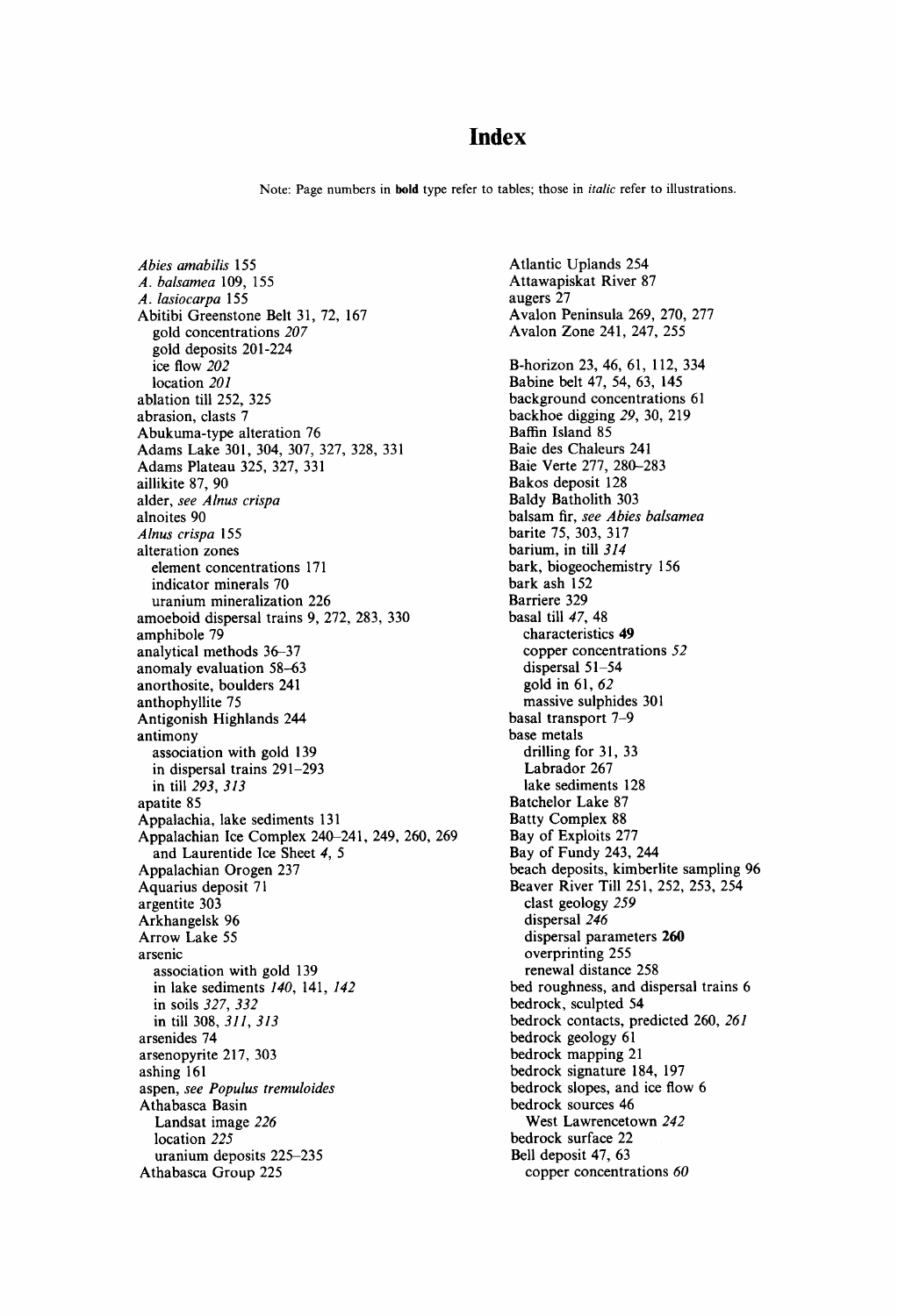Bell Island mine 267 beryllium, Strange Lake *274*  Betts Cove 267 biogeochemical exploration 151-164 biogeochemical surveys 109, 114, 151-164 analytical methods 161-162 contamination 159 rules 159 sampling methods 155-156 tissue washing 160 biogeochemical and till data 162 black spruce, *see Picea mariana* 155 'blue' ground 89 Bonaparte Plateau 325, 329 boreal forest 155 borrow pits 27 Botwood Group 277 boulder geochemistry 225-235 boulder pavements 251 boulder sampling 227-228 illite content *227*  boulder tracing 57 boulder transport, glacial flow lines  $8$ box and whisker plots 170, *171, 184, 191, 192*  Bralorne Takla 288 branches, element distribution 157 Brett River Synform 174 Brigus deposit 267 British Columbia Cordillera 47 Brook Till 241 Brown Lake Formation 275 Bruce River Group 274, 275 Buchans 267, 277 Buffalo Hills 88 Burgeo 277 Burin Peninsula 277 C-horizon 23, 25, 38, 61 Cache Creek Group 131 Cache Creek Terrane 288 Cadillac, gold deposit 201 Cadillac-Larder Lake fault 168 calcite, replacement mineral 89 Caledonia Phase 241,251,254, 260 Canada, Surficial Materials Map 2, 3, 4 Canadian Cordillera 21, 45-68 deposits 145 drift prospecting 323 geochemical surveys 130, 297 map *46*  till cover 54 Canadian Prairie chrome-pyrope *106*  regional surveys 107 Canadian Shield drainage 129 glaciation 21 Candle Lake 85, 107 Cape Breton Channel 243 Cape Breton trough 243 Cape Chidley 270 Capoose Batholith, gold *53*  Capoose Lake, base metals 131, 145 carbonate-rich till *10* 

Cariboo Mountains 288, 290, 325 Casa Berardi 71 case study methods 58, 327-333 cassiterite 74, 77 Central Mineral Belt, Labrador 274-276 Central Volcanic Belt, Newfoundland 272 CH property 54, 55 chalcopyrite 74, 75, 77, 78, 219, 288, 308 Chaleur trough 243 Chapleau Moraine 168 Chedabucto Bay 243 chemical weathering, forested areas 23 Chignecto Phase 243-244, 254, 256 Chilcotin Group 61 Chilcotin Plateau 295 chlorite 226, 229 chrome-diopside 90 distribution *78*  Kirkland Lake 104 chrome-pyrope Canadian Prairies *106*  Lac de Gras *105*  chromite 73, 77, 78 high Cr-Mg 94 Newfoundland 267 Thetford 295 zinc-bearing 79 chromium, in till *315*  chromium anomalies 13 Newfoundland *278*  Chuchi Lake 290, 291,295 Churchill Province 85 Chutanli Lake 131, 145 Cigar Lake 225, 231 cinnabar 287, 288, 291,294, 295 clast analysis 57 clast fabric analysis 270-271,280, 281-282 clast uptake, Beaver River Till *252*  clasts, basal tills 48 clay content, composite boulders *229*  clinopyroxenite 79 Clisbako Lake, gold *133,* 137 Cluff Lake 225 CM property 329 Coast Mountains 47, 288, 325 Cobequid Highlands 241,251,252, 256 Cochrane Till 203 cohesive flows 51 colluvial fans 325 colluviated till 51, 63 comminution 7, 12, 257 composite boulder samples 227-228, *228*  analysis 228-230 Comstock claims 331-333 concentration/distance relations 60 cones, biogeochemistry 159 copper Bell deposit *60,* 63 in colluvium *329*  Cordillera 145 in GIS 170 Hill-Tout Lake *133*  in humus 177, 181 Nak prospect 54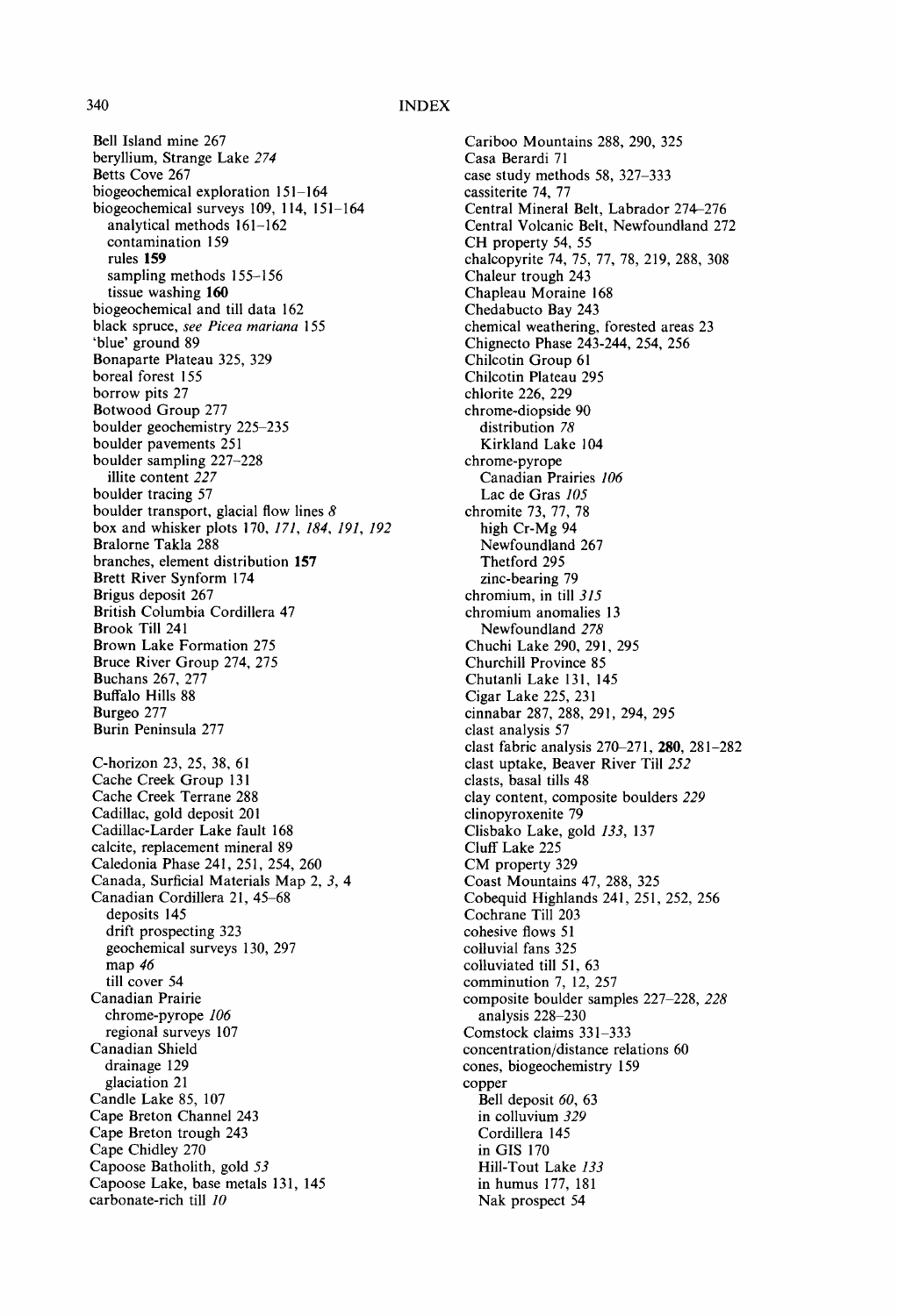Newfoundland 267 Old Fort Mountain *59*  sample statistics 171 in soil *327*  in stream sediments *309*  in stream water *310*  in till *312, 315*  copper anomalies, surficial deposits *173*  copper concentrations, basal till *52*  copper and zinc anomalies *172*  correlation 189 and glacial dispersion 189-190 in lake sediments 186 lithological signatures 185, *187, 188,* 197 in soils 186, *194*  in surficial deposits *185*  Coppermine River 130 Cordilleran Ice Sheet 325 coring 33, 34 *Comus stolonifera* 111, 155 correlation analysis 140 *Corylus cornuta* 111, 155 Country Harbour 243 Counts Lakes, molybdenum *135*  crag-and-tail landforms 6, 53, 273 Cree Lake deposit 231 creep 57 Cross diatreme 85 Crowfoot Mountain 330 cryoturbation 26 cumulative frequency plots 140 Daniels Harbour 267 data collection 55, *56*  Davis Lake pluton 247 debris flow deposits glacigenic 50 ice-marginal 51 Newfoundland 282 decoilement surfaces 7 deformation till 6, 48 density concentration 98 depositional environments 6 depositional processes, ice sheet margins 2 Destor-Porcupine fault 168, 201, 217, 218 diamictons 48, 51,270, 280, 281 diamond drilling for 31, 33 exploration 83-123 kimberlite indicator minerals 70, 90 regional surveys 103-107 diamond indicator minerals 94 Diamond Lake 102, 108 diatreme facies 88 Diavik prospect 85, 88 dickite 229 digital elevation models 183 2.5 dimensional image maps *182,* 183 diopside 77 *see also* chrome-diopside dispersal curves 60 dispersal fans 7, 249, 307, 328 dispersal profiles 20 dispersal trains 6

in basal till 48 case studies 327 contacts 52 detection 61 diffuse 283 elongate 22, 46, 52 geochemical signatures *334*  gold in 70, 71 ice flow *11*  kimberlite in 83, 97, 109, 112, *113*  length 333 mercury in 291-293 modelling 262 palimpsest 7, 20, 249 Pinchi Lake 293-294 platinum group elements in 74 shapes 9-12 Strange Lake 273, 284 surface expression 333 three-dimensional geometry 53 and topography 54 *see also* specific forms dissolved oxygen 127 distance/concentration plots *191, 192, 193*  Diversion Lake 277 Doctor's Point 153 dogwood, red, *see Cornus stohmifera*  dot maps, Swayze greenstone belt *175*  Douglas fir, *see Pseudotsuga rnenziesii*  drainage lakes 132-134 dravite 226, 229, 231,232, *233,* 234 drift, carbonate-rich 9, *10*  drift prospecting 83, *239*  drill bits, contamination by 31 drill cores 33, 34, *35*  drilling, sampling from 31, *33*  drilling methods 30 drumlin tills 251-252 drumlins 6, 53, 54 Nova Scotia 239, 241, 247 sections *250*  till transport 8 Dry Bones 85 Dumont sill 77 Eagle Bay, drift exploration *324*  Eagle Bay Assemblage 302, 303, 306, 325, 333 Eakin Creek property 329-330 East Kemptviile 127, 143, 237, 247 East Milford Till 241 Eastern Shore 256 Eastmain deposit 126, 143 eclogites 90 Ekati diamond mine 85 element analyses detection limits 307 Newfoundland and Labrador 271 rock samples 317 stream sediments 308 element associations 37 element concentrations

background 61 Kirkland Lake *111*  Peddie kimberlite *110*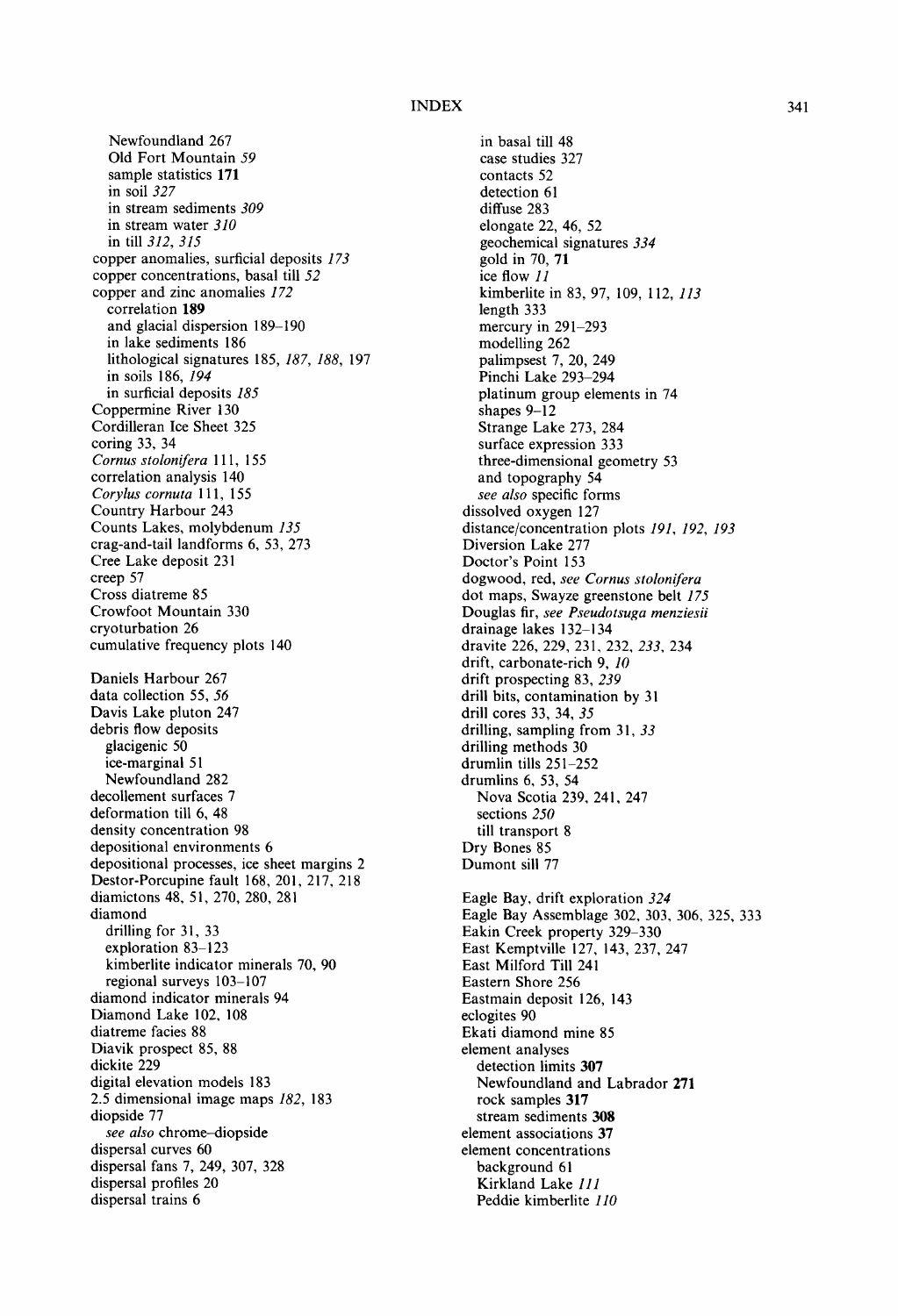element mobilization 20 end member tills 7, 249-256, 262 end moraines, transport distances 8 Endako mine 132 Engelmann spruce, *see Picea engelmannii*  englacial till 251 englacial transport 9, 258 enstatite 76, 85, 90 enzyme leach 111 epidote, manganese 75 epithermal deposits 145 erosion, differential 5 erosional features 239 erosional processes, ice sheet margins 2 erosional stratigraphy 239 erratics trains 57, 252 Escuminac Ice Centre 241 Escuminac Phase 241-243, 251,254 esker sediments 73, 95 exhalative mineralization 128 Exploits River 277 facies recognition 6 factor analysis 140 Fawnie Creek 61, 63 Fennell Formation 325 Fennoscandian Shield, glaciation 21 field data form *56*  field methods, shield terrain 21-22 fine fractions, geochemical sampling 19 Fish Lake 295 Flatwater Pond 280, 281 floods, outburst 6 Fluke claims 330 fluorine 139 fluorite 77 flutes 6, 53 forest climatic zone 21 forsterite 76, 77 Fort à la Corne 85, 88, 107, 109-111 Fort Fraser 131 Fort St James 131 fracturing, glacial 253 Francois Lake 135 franklinite 74 Fraser Basin 288 Fraser Glaciation 304, 325, 329 Fraser Lake 135 freeze-thaw reworking 257 frost action 25 fuchsite 317 G9 pyrope 94 G<sub>10</sub> pyrope 94 gahnite 74, 75 Galaxy porphry deposit 52 galena 217, 219, 308 Gander River 277 Garden of Eden, dispersal *248*  garnets kimberlite indicator minerals 73, 85 mantle-derived 93 plots *93*  surface features 100-101

Gaspereau Ice Centre 241 geobotanical survey 111, 112 geochemical analysis 36 gold exploration 207-209 quality control 58 geochemical anomalies 20 evaluation 45 and mineralization 190-195 geochemical criteria, massive sulphides 320 geochemical dispersion, lake basins 127 geochemical distributions, characterising 170-174 geochemical exploration, Quaternary 1-17 geochemical exploration model 318, *319*  geochemical profiles *24, 27*  geochemical sampling, for GIS 177 geochemical surveys property scale 131-135 scales 21 southern B.C. 305 Swayze greenstone belt 168 geochemical variation, and partitioning 13 geographical information systems 141, 165-200 data analysis 170-195 geological mapping 57 Germansen Landing 291 glacial deposition, modelling 238 glacial dispersal granite pebbles *251*  modelling 257-260 Newfoundland and Labrador 267-285 processes 20 and till thickness *317*  zonal concept 244-249 glacial dispersal models 1, 2, 7-12 local 58 Maritime Canada 237-265 vector addition 249 zonal concept *244*  glacial erosion 6 modelling 238 glacial flow lines, boulder transport  $\delta$ glacial lakes 269 glacial landforms, map 3 glacial processes, and partitioning 12-13 glacial sedimentology 6-7 glacial sediments, identification 21 glacial transport modelling 238 trace elements 323-337 glaciation, Maritime Canada 239-249 glacier calving 271 glacier flow, linear 46 glaciers, polythermal 252 glaciofluvial outwash *48*  glaciofluvial sediments, kimberlite sampling 95 glaciolacustrine deposits characteristics 51 sandy 95-96 shearing 7 size fractions 12 glaciomarine deposits Newfoundland 271 shearing 7 Glenwood 277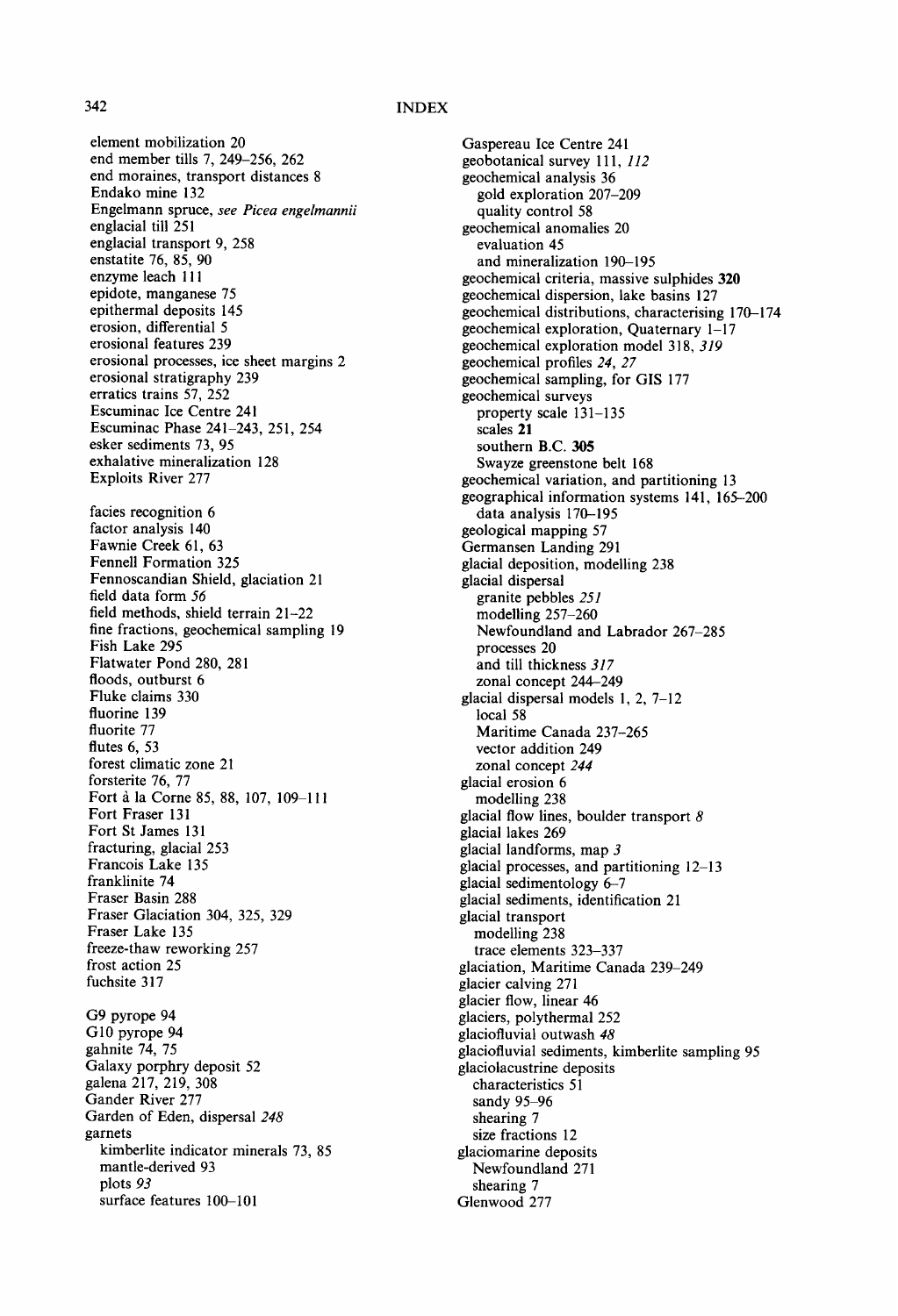goethite 26, 295 gold analytical methods 37 anomaly patterns 221 in basal till 61 Capoose Batholith *53*  central British Columbia *289,* 291 Clisbako Lake *133*  concentrations *208,* 217 in dispersal trains 70, 71 drilling for 31, 33 Eakin Creek *330*  lake sediment surveys 127, 128, 145 Matheson *210*  mineralization 139 Newfoundland *279*  partitioning 287-299 Peterlong Lake *212*  in soil *316*  southern British Columbia 301-327 in stream sediments *309*  in till 208, *311, 312*  in trees 160 Wolf prospect *62*  gold concentrations, trees 153 gold grains Abitibi 205-207 abundance 206, *211, 214, 215*  analysis 71 laboratory methods 204 Matheson 210 modified 206 pristine 205-206 reshaped 206 size 206-207, *207,* 296 wear 70, *72,* 205, *206*  gold mineralization 206, 221 gold signatures, Abitibi Greenstone Belt 201-224 gold-arsenic correlation **152**  gold-bearing formations 26 Golden Pond deposits 71, 216 section *216*  gossans 138, 301, 303 grain-size effect 257 Grand Falls 277 granite, peralkaline 273 granophile deposits 145 graphite 226 gravel, sandy *48*  gravel lithology 12 gravity flow deposits 50, 51 Great Northern Peninsula 269 greenschist facies, minerals 77 greisen deposits 71, 74, 77 Grew Creek 47 grossular 77 groundwater, leaching 334 Gulf of Maine 243 Gulf of St Lawrence 241 Gullbridge 273 gyttja 126, 132, 137 Halifax 254 hand excavation 27

Harrison Lake 153 Hartlen Till 241,251,254, 255 harzburgite 79 hazelnut, beaked, *see Corylus cornuta*  Hazelton 131 Hazelton Group 61 heavy mineral concentrates 97, 103, 217, 291, 294 heavy mineral fractions 36, 57, 204 heavy minerals alteration zones 76 analytical methods 37, 69 localities *70*  nickel-copper deposits 77 skarn and greisen deposits 76 helicopter support 29, 135 Hemlo deposit 143 hercynite 77, 78 high strain zones, Au deposits 168 Hill-Tout Lake, copper *133,* 134 Hislop gold deposit 218-219, *220*  Homestake deposit 301, 302, 303 Hope Brook deposit 128, 267, 277 Houston 134 Hudson Bay Laurentide Ice Sheet 2 stream sediments 96 hummocky moraine, transport distances 8 hummocky topography 51 hybrid till 7, 254-256, 262 hydromorphic dispersion 328, 335 hydrothermal alteration 73, 76 ice ablation 12 ice bed, shear stress 4 ice divide tills 252-254, 262 ice divides 2 active 4 evolution 6 shifting 238 ice dynamics, variation *253*  ice flow Abitibi Greenstone Belt *202*  indicators 325, *326*  ice flow histories central British Columbia *288*  flowlines 240 kimberlite exploration 96 mapping 57 Maritime Canada 260 Newfoundland *276,* 280 and till formation 238 ice flow record 5-6 ice flow trends 5 ice flow velocity 2 subglacial 2 ice rafting 51,270 ice retreat 269 ice rises 249 ice sheet models 1, 2 ice sheets, growth and decay 5 ice streams 4, 249, 257 deformation till 7 landforms 6 till 262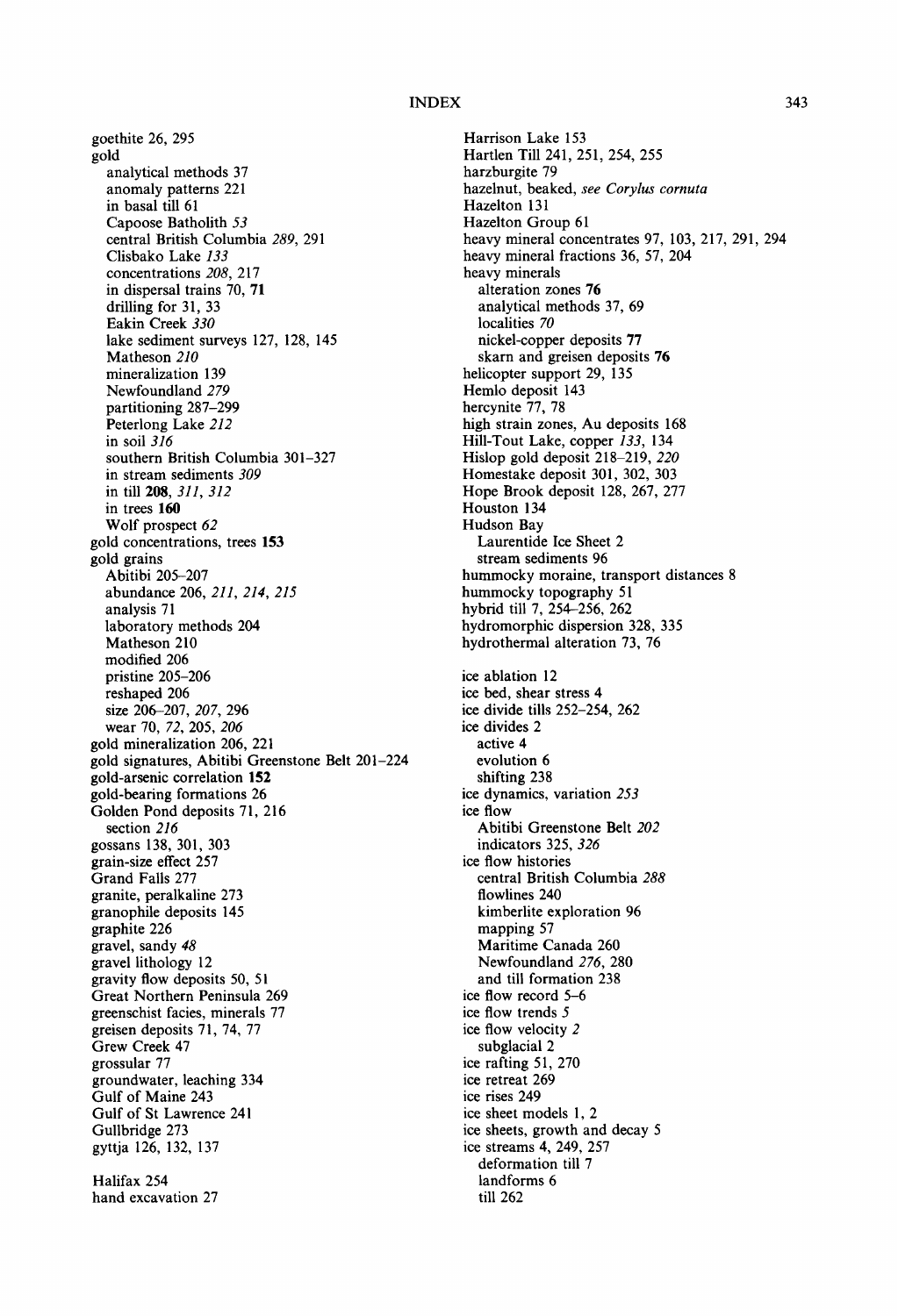illite 226, 229, 231 in composite boulders *230, 232*  ilmenite Mg-rich 73, 85, 90, 101, 102, 108 plots *91*  incompatible elements 85, 102, 277 indicator clasts 271 indicator concentration 8 indicator erratics 2, *275*  and transport distance 7 Indicator Lake 87 indicator minerals 69-81 inheritance, *see* till, inheritance instrumental neutron activation analysis 37, 57, 103, 109, 128, 207, 271,290, 306 integrated images 183 intensity-hue-saturation transforms 183 Interior Plateau 47, 51, 131, 323 lntermontane Belt 325 interpolation, in GIS 177-179 interval sampling 30, 31 Inzana Lake 291 iron ore, Labrador 267 jack pine, *see Pinus banksiana*  James Bay Lowlands 87, 96 Jericho pipe 88 Joggins 257 johannsenite 77 Johnson Creek 307 Johnson Lake 302 Kaipokok River 275 Kamad 3 property 328 kames 95 Kamloops 302 kaolin 227, 229 Kechika Trough 128, 131 Keewatin 26 Kejimikujik National Park 260 kelyphite 100 Ken deposit 132 Kennady Lake 85, 88 Kenty 168 Key Lake 128, 143, 225, 231 Kikkerk Lake 85 kimberlite indicator minerals 70, 73, 79, 90-95, *99,* 112 geochemical methods 102-103 local surveys  $107-112$ physical features 92 relative abundance 102 size range 101-102 kimberlites 33 analytical methods 98-100 boulders *95*  in Canada 85 characterisation 85 in dispersal trains 83, *113*  distribution *86*  facies 88 fields 87 hypabyssal facies 88 model *87*  pebble abundance *108* 

pipe cross-sections *88*  published surveys 84 root zones 88 Siberia 114 volcaniclastic facies 88, 110 kinoshitalite 85 Kirkland Lake 33, 73, 85, 88 cross-section *90*  dispersal trains 97 erosion 89 geochemistry 102 gold deposits 168, 201 local surveys 107-109 pyrope *104*  regional surveys 103-105 Kisseynew gneisses 76 Kitts 275 knebelite 77 komatiites 77 Kootenay Terrane 47, 302, 325 kriging 179 Kuyakuz Lake, molybdenum *134*  kyanite 75, 76 Kyle Lake 87, 96 La Manche, copper 267 La Ronge belt 72, 128, 143 Labrador, glacial history 269 Labrador and Newfoundland glacial dispersal 267-285 location map *268*  Labrador tea, *see Ledum groenlandicum*  Labrador Trough 269, 272 Lac de Gras aerial photograph *89*  beach deposits 96 chrome-pyrope *105*  dispersal train 97 geochemistry 102 kimberlite 83, 88 local surveys 109 regional surveys 105-107 Lac des Iles 128 Lac Rocher 77, 79 Ladner Creek 157 Lake Agassiz 72 Lake Melville 269 Lake Ojibway 203 lake sediments 125-149 accumulation 126 analytical methods 138-139 arsenic *140*  composition 126-127 copper and zinc anomalies 186, 195 field observations 137-138 gold 145 nickel anomalies *143*  reconnaissance surveys 130-131 sample site choice 136 sampling devices 136 sampling methods 135-138, *137*  Shield deposits 143-145 statistical analysis 139-141 surveys *129*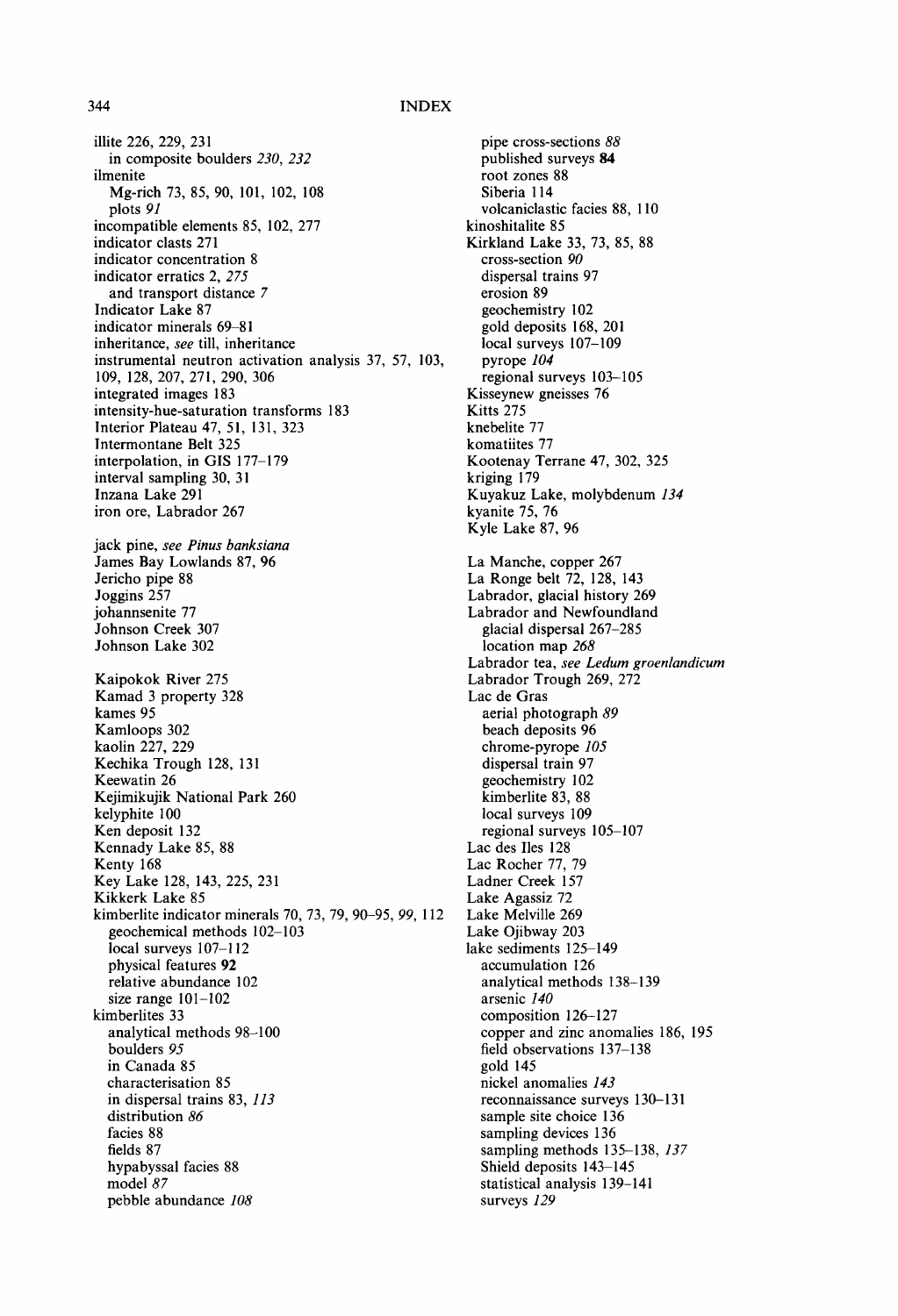Swayze greenstone belt *169*  in uranium exploration 127 Lake Timiskaming 85, 88, 102 local surveys 107-109 lakes glacial 21 profundal 126 lamproites 90 lamprophyres, ultrabasic 87, 90 landforms, streamlined 6 Larder Lake, gold deposit 201 Larder Lake-Cadillac fault zone 201 *Larix occidentalis* 155 Laurentian Channel 243 Laurentide Ice Sheet 2, 269, 275 Abitibi Greenstone Belt 203 and Appalachian Glacier Complex 4, 5, 241 Lawrencetown Till 241, 251, 254 clast lithologies *256*  overprinting 256 layered intrusions 77 leaching 111,334 lead in soil *316, 330*  in till *314*  lead anomalies 52 leaves and needles, biogeochemistry 157 *Ledum groenlandicum* 155 Lemotte's Lake 277 Lewis Hills 267 lherzolites 79 limnological factors 127 lithogeochemical trends, uranium deposits 232-233 lithogeochemistry, composite boulders 230-231 lithoiogic signatures, in geochemical data 184-189 lithology, description 56 lithophile elements 127, 274, 295 Little Bay 267 Little Fort 329 Locker Lake Formation 225 lodgement till 6, 48, 251,270, 281 lodgepole pine, *see Pinus contorta*  loellingite 74, 75, 77 Long Range Mountains 269 loss on ignition 139, 140 Lupin deposit 143 Mac deposit 127, 131, 145 McArthur River deposit 225, 231, 232-233 maceration 161 Mclean deposit 231 McLean Lake 269 Magdalen Shelf 241,243, 252 magmatic sulphides 71, 128 magnesium minerals alteration 231 enrichment 233 magnetic highs, Swayze greenstone belt 174 magnetic surveys 96 manganese 75 and copper 194, *195*  Manitou Falls Formation 225, 226, 227, 230, 234 mantle, partial melting 85 map production 141

marcasite 288 marine limit Labrador 275 Newfoundland 270 Maritime Canada bedrock geology *238*  glacial dispersal models 237-265 glacial evolution *240*  glaciation 239-249 mass wasting 57, 325 massive sulphide deposits 70, 75, 128, 277, 301-321 location map *302*  massive sulphide indicator minerals 73-79 Matachewan gold deposit 217-218, *219*  Matheson 73 geochemical surveys 209-211 Matheson Till 203, 217 Mealy Mountains 269 megacrysts 85, 90 Meguma Zone 237, 241,249, 251,255, 260 Melody Lake 275 melt-out deposits 48 melt-out till 251,257, 270 meltwater, and landforms 6 mercury analytical methods 37 and grain size *294, 295*  lake sediments 145 mineralization 288, 293 partitioning 287-299 in soils *332*  in till 290, 291, 292 metal mobilization, secondary 323-337 metal zonation, lake sediments 132, 134 metamorphism, Barrovian 76 metasomatism 73, 79 MgO/AI203 ratios, composite boulders *231,* 233, *234*  Michelin 275 Mine Series 303 mineral deposit types, element associations 37 mineral exploration, and element partitioning 296-297 mineral partitioning 12, 38 mineral preservation 21 mineralization, and geochemical anomalies 190-195 mineralization zones, element concentrations 171 mineralized ground, sampling 22 Misery kimberlite 88 molybdenum 127 Cordillera 145 Counts Lakes *135*  Kuyakuz Lake *134*  lake sediments *130, 131*  Tatin Lake *132*  Monashee Mountains 325 monticellite 85 moraines Athabasca Basin 226 kimberlite sampling 95 Moran Lake 275 Moran Lake Group 274 Mount Milligan 47 Mount Peyton 277, 280 mountain hemlock, see Tsuga mertensiana Mountain Lake 85, 111-112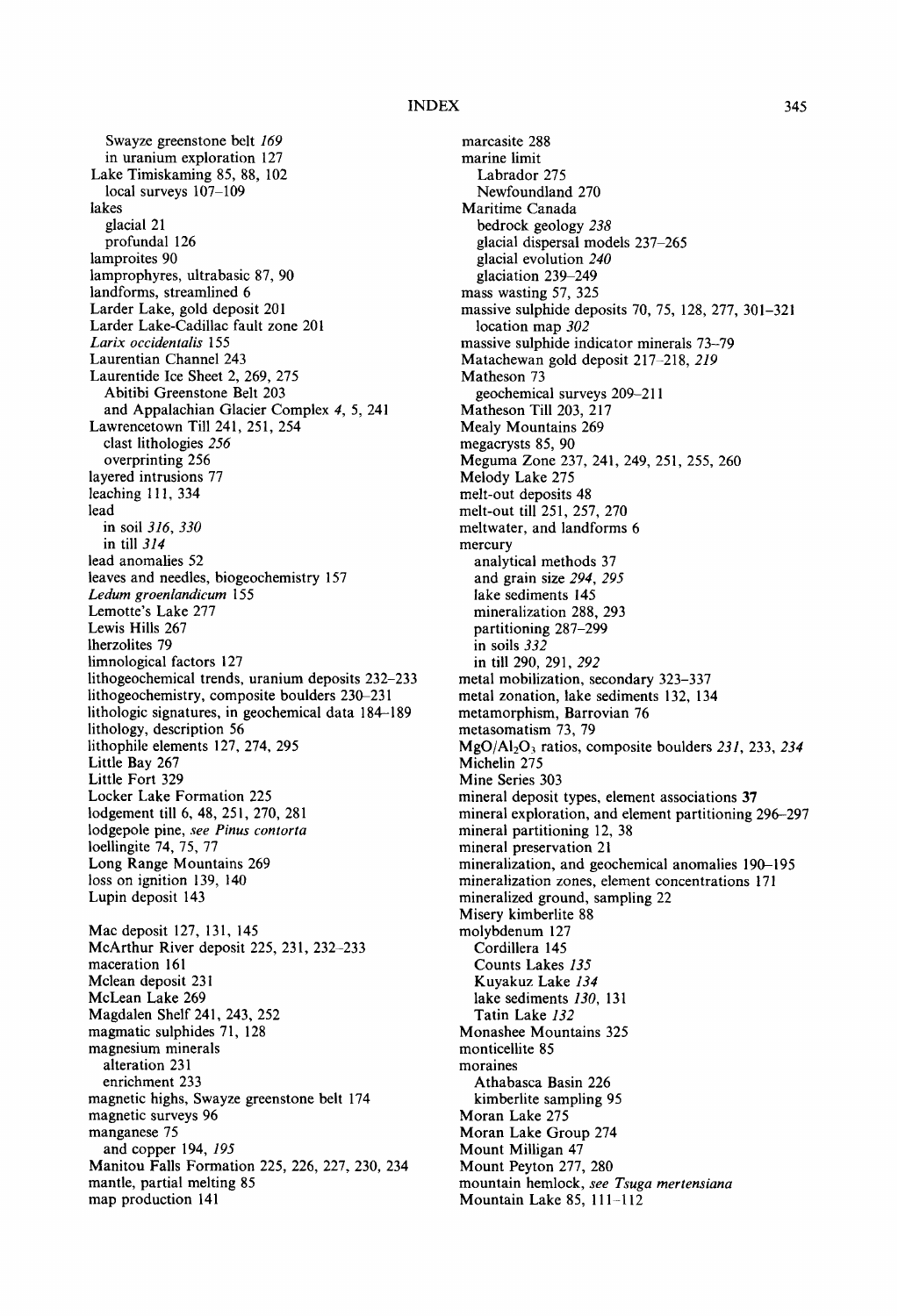mudboils *26,* 29, 275 multiple deposits, signatures 334-335 Munro Esker 73, *95,* 103 Myra Falls 47 Nadina Lake 134 nail-head striations 270 Nain plateau 273 Nain Province 74, 87, 128 Nak prospect 54 Naskaupi Lake 269 National Geochemical Reconnaissance Programme 126, 168 nearest point algorithm 189, *190*  Nechako Plateau 126, 128, 130, 131, 145, 288 Nechako River properties 47, 54 surveys 131 neutron activation analysis, *see* instrumental neutron activation analysis Newfoundland glacial history 269 ice flow histories *276*  mining 267 Newfoundland and Labrador glacial dispersal 267-285 location map *268*  surficial geology 271, 272 nickel anomalies 13 Lac de Gras 106 lake sediments *143*  in streams 307 nickel deposit, Voisey's Bay 267 Nickel Plate 47 nickel-copper mineralization 73, 76 indicator minerals 77-79 Labrador 143-145 Nikwikwaia Creek 331,333 Nipigon Diabase 74 location map *75*  Nithi Mountain 135 non-cohesive flows 51 Noranda/Kuroko deposit 325 norite 77 normal probability plots 172 normalizing data, in GIS 174, 197-198 North American Craton 288 North Star Hill 153 North Thompson River 325, 329 Northumberland Strait 241, 244 Norwegian Fjordlands 21 Notre Dame Bay 267 Nova Scotia cross section *243*  mineral exploration 237 nugget effect 37, 132, 179, 290, 291,297 Nugget Pond 277 Nunavut 26, 85, 88 Old Fort Mountain, copper concentrations *59*  Old Woman formation 174 olivine 77, 85, 90 Omineca Mountains 288

Ootsa Lake Group 61

orange peel texture 100-101 ore bodies, buried 22 ore-indicator elements 36 organic carbon, lake sediments 139 organic gels 126 orthopyroxene 75, 77 orthopyroxenites 79 Outokumpu 77, 79 outwash sediments 95 overburden drilling 22, 221 overconsolidation, deformation till 7 overland flows 51 overprinting, *see* till, overprinting Owl Creek deposit 214-215 oxidation 26 oxidation zone 20, 22 Pacific silver fir, *see Abies amabilis*  palimpsest landforms 239 Pamour gold deposit 216-217, *217*  paraglacial environments 51 partitioning and glacial processes 12-13 minerals 12 pathfinder elements 36, 37, 102-103, 106, 208, 221, 318, 327 Peace River 85 pebble lithology 239, 255 Peddie kimberlite 88, 108, 109 surface *91*  pedogenesis 61 peralkaline granites 273, 280 percentile ranges 58, 59 percussion drills 34, 35 Percy Lake 126, 143 peridotite 73 xenoliths 90, 94 permafrost active layer 22, 25 weathering processes 25-27 perovskite 85 Peterlong Lake 206, 211-214 pH, stream water *310*  phlogopite 85, 90 phyllosilicates, size fractions 58 *Picea engelmannii* 155 *P. mariana* 109, 155 Pinchi 131 Pinchi Fault 287, 288, 290 Pinchi Lake 290 Pine Cove 277 *Pinus banksiana* 155 *P. contorta* 155 *P. ponderosa* 155 Pipe Mine 2 body 79 pit sampling 27 placer deposits 73 plant species, selection 154-155 plant tissues ash yields 158 element concentrations 158 selection 156-159 platinum, Tulameen 47

platinum group elements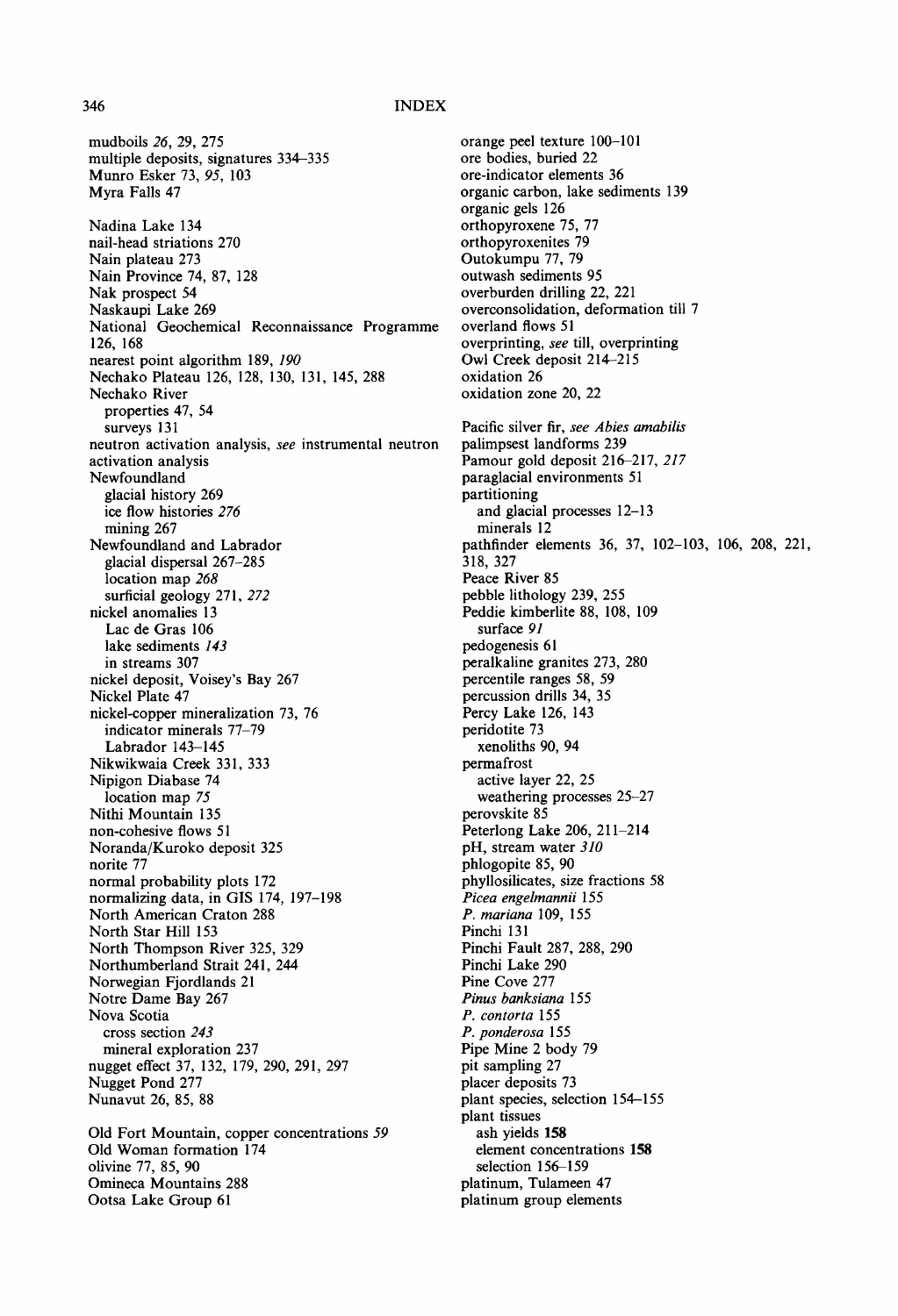alloys 77 analytical methods 37 in dispersal trains 74 lake sediments 128 Ponderosa pine, *see Pinus ponderosa Populus tremuloides 111*  porcellanite 275 porosity 114 porphyry deposits 47, 128, 135, 327 portable drills 34-36, *36*  preglacial deposits 6, 12 pressure conditions 48 Prince Edward Island, erratics 241 Prince of Wales Island *10*  principal component analysis 277 proportional symbol map, Swayze greenstone belt *176*  provenance envelopes, West Lawrencetown *242,* 262 *Prunus pennsylvanica* 109 *Pseudotsuga menziesii* 155 pyrite 26, 217, 218, 288, 303 pyrochlore 295 pyrope 73, 85, 90, 94 abundance *103*  fractured *101*  Kirkland Lake *104*  in Munro Esker 103 SEM images *100*  pyrope-almandine garnet 94 pyroxene, omphacitic 90 quarrying, glacial 253 Quaternary, geochemical exploration 1-17 Quesnel 133 Quesnel Terrane 128 Quesnelia 288 Rabbit Lake 225 Radisson Lake 211-214 Rainy River 71, 72, 77 raised beaches 270 Rambler deposit 277 rammelsbergite 74, 77 Ranch Lake 109 Rankin Inlet 85 rapakivi granite 273, 274 rare earth elements Labrador 267 Strange Lake 97, 126, 128, 145, 269 rat-tail features 270 Rea gold deposit 301,302, 303, 317, 318 Read Lake 232, 233 reconnaissance exploration 80 regolith, size fractions 12 renewal distance 252, 253, 257 reverse circulation drills 31, 32, *32,* 204 ribbon-shaped dispersal trains 9, 329, 331,333 Rideout strain zone 174, 179 Ridge Zone 62 road cuts 27 rock hardness 257 Rocking Horse Lake 85 Rocky Mountains 47 root systems, biogeochemistry 151 rotary drill *31* 

rotasonic drilling 32-34, *34,* 204 Rottenstone mine 153 Rouyn-Noranda 216 rutile 75, 77 St John's, copper 267 Samatosum deposit 301,302, 303, 317, 318 dispersal train 333 geology *303*  location *302*  surficial geology *304*  sample processing biogeochemistry 160-161 flow charts *38, 97, 205*  for gold grains 204 kimberlite exploration 97 sample sizes 96 sampling density 22, 128, 135 sampling depths 22 sampling grids 22, *55*  sampling methods 21-22 biogeochemical surveys 155-156 composite 227 diamond exploration 96-97 lake sediments 135-138 thick drift areas 30-36, *30*  thin drift 27-30, 28, *29,* 221 till geochemical surveys 55, 63, 96, 209, 271,290 sapphirine 75 saprolite 244 scale factors, lake sediments 128-135 scale variations 1, 2, 54 scatter plots *141*  scavenging, by Mn 195, 198 scheelite 74, 77, 295 Schefferville 145, 269 Scotch Creek 325 Scotian Ice Divide 243, 244, 247, 253 Scotian Phase 243, 254, 256, 260 Scotian Shelf 241 sea-level changes, Newfoundland and Labrador 269- 270 seasonal variation, biogeochemical survey 154 secondary weathering 21 sediment sampling, geochemical surveys 95-98 sedimentological data 55 sedimentology, *see also* glacial sedimentology sediments characteristics 49 deformation 6 size fractions 12 seepage lakes 134-135 selective queries, in GIS 193, 194, 198 Selwyn Basin 128 SEM images, kimberlite minerals *100*  serpentine 85, 89 shearing, subglacial 7 Shebandowan Greenstone Belt 74, 78 location map *75*  Shediac Channel 243 Shield deposits, lake sediments 143-145 shield terrain, field methods 21-22 Shunsby 168, 174, 177, 179 Shuswap Basin 325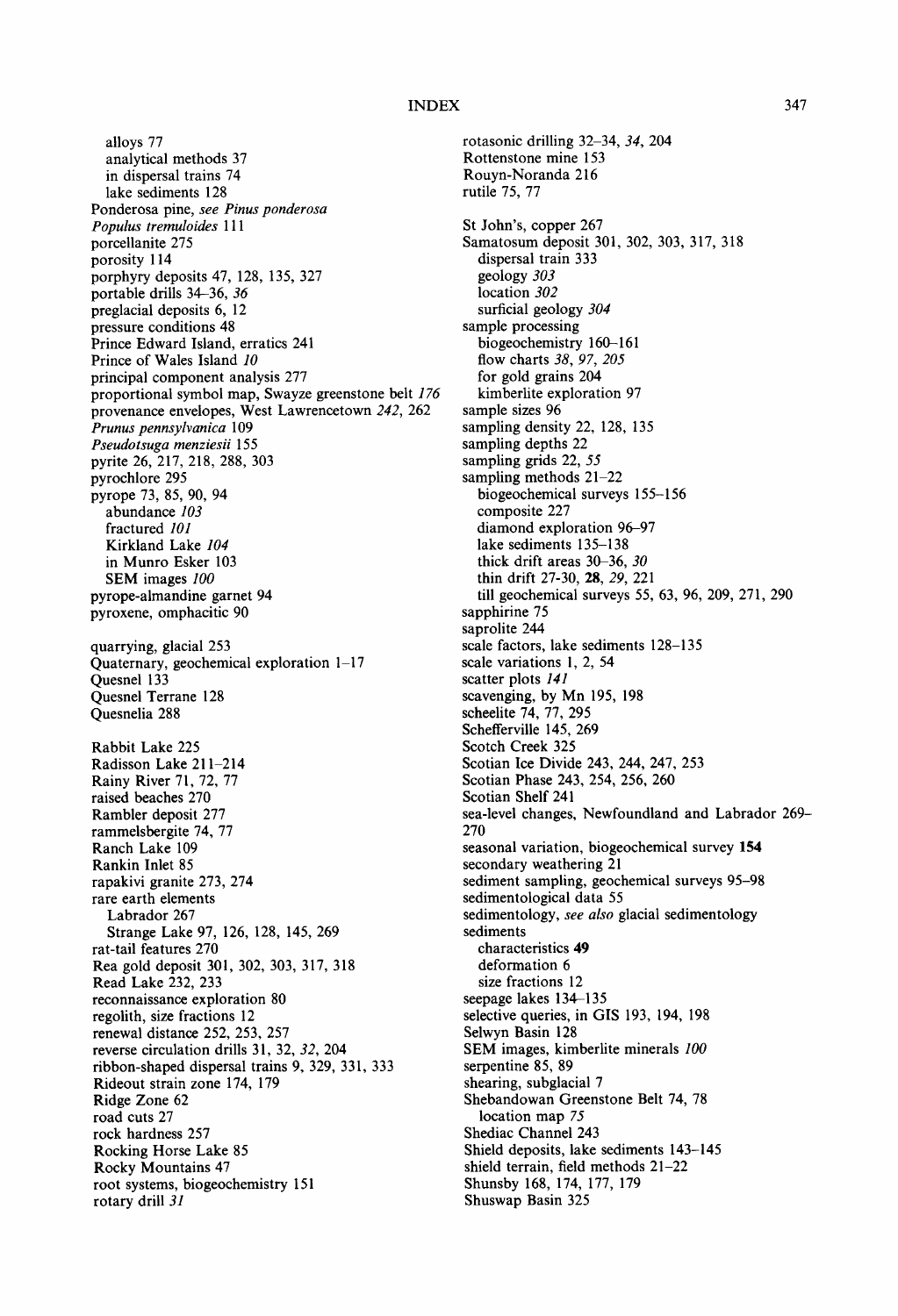Shuswap Highland 323 Shuswap Lake 330 Siberia, kimberlites 114 significant anomalies 58 sillimanite 75, 76 silver in soils *331, 332*  in trees 157 Silver 1 property 327-328, *327*  Sinmax Creek 302, 304, 328 site duplicate samples 137 size fractions, geochemical analysis 36 skarn deposits 71, 74, 77, 327 Skeena Mountains 288 skip zones 9, 252, 262 Slave Province 85 slickensides 48 Slide Mountain terrane 325 slope wash 57 Smeaton 110 Smithers 131, 134 Smiths Cove *250*  Snap Lake 85, 88 Snow Lake 76 soil geochemistry, kimberlites 114 soil horizons 19, 22 soil profiles *23, 25*  soils geochemical anomalies 61-63 geochemical surveys 51, 54, 327 Somerset Island 85, 88 South Mountain Batholith 237, 254, 256 bedrock geology *245*  South Mountain Ice Cap 244 spatial analysis 165 spectrometry 37, 57, 228, 271, 305 sperrylite 74, 77 spessartine 75, 77 sphalerite 74, 217, 303, 308 spinel 75, 85, 90 discrimination 94-95 plots *93, 94*  Springdale 282, 283 staurolite 75, 76 zincian 73 stibnite 55, 288, 291,293 Stikine Terrane 128 Stony Till Plain 252 Strange Lake 97, 126, 128, 145, *267,* 269 clast distribution *273*  stream sediments element analyses 308 kimberlite sampling 96 massive sulphides 304, 306 stream water surveys 305, 306 striae 21, 54, 241 striation mapping 270 striation trends, near ice divides 5 Stuart Lake 291 Sturgeon Lake 111 sub-alpine fir, *see Abies lasiocarpa*  subaerial debris flows 51 subaqueous debris flows 51 sudoite 229, 231

sulphide minerals gold-bearing 219 oxidation 26 redistribution 25 stability 74 sulphides, *see* massive sulphides, magmatic sulphides Superior Province 87 supraglacial till 50 surface water, percolation 51 surficial geology, Newfoundland and Labrador 271, *272*  surficial processes 51 Swayze greenstone belt 165-200 analytical methods 169 bedrock geology *166*  dot maps *175,* 177 lake sediments *169*  lithogeochemical data 170 magnetic highs 174 proportional symbol map *176,* 177 surficial geology *167*  survey methodology 168 tabling 98 Takatoot Lake 291 Tatin Lake 127 molybdenum *132*  Tchentlo Lake 290, 291,295 temperate conifer forest 154-155 temperate deciduous forest 155 tephra cones, kimberlites 88 ternary images, in GIS 179, *180, 181, 182,* 183, *196*  Teslin Plateau 131 tetrahedrite 303, 308 textural variation 20 Tezzeron Lake 131,291 Thetford Mines 295 thick drift areas, sampling methods 30-36 thin drift areas, sampling methods 27-30 Thompson Nickel Belt 78, 79 Thompson Plateau 323 *Thuja plicata 155*  Thunder Bay 128 till allochthonous 106 and biogeochemical data 162 calcareous 25 classification 238 immature 253 inheritance 254, *255,* 262 kimberlite sampling 95 multiple sheets 226, 249 overprinting 254-256, *255,* 262 sampling methods 203-204 shield-derived 12 size fractions 109 *see also* specific types, e.g. basal, lodgement till fabric 96 till genesis, Maritime Canada 237-265 till geochemistry 19-43 Abitibi 203, 213 evaluation 58-63 field techniques 55-57 kimberlites 102-103, 114 laboratory methods 36-37, 57, 204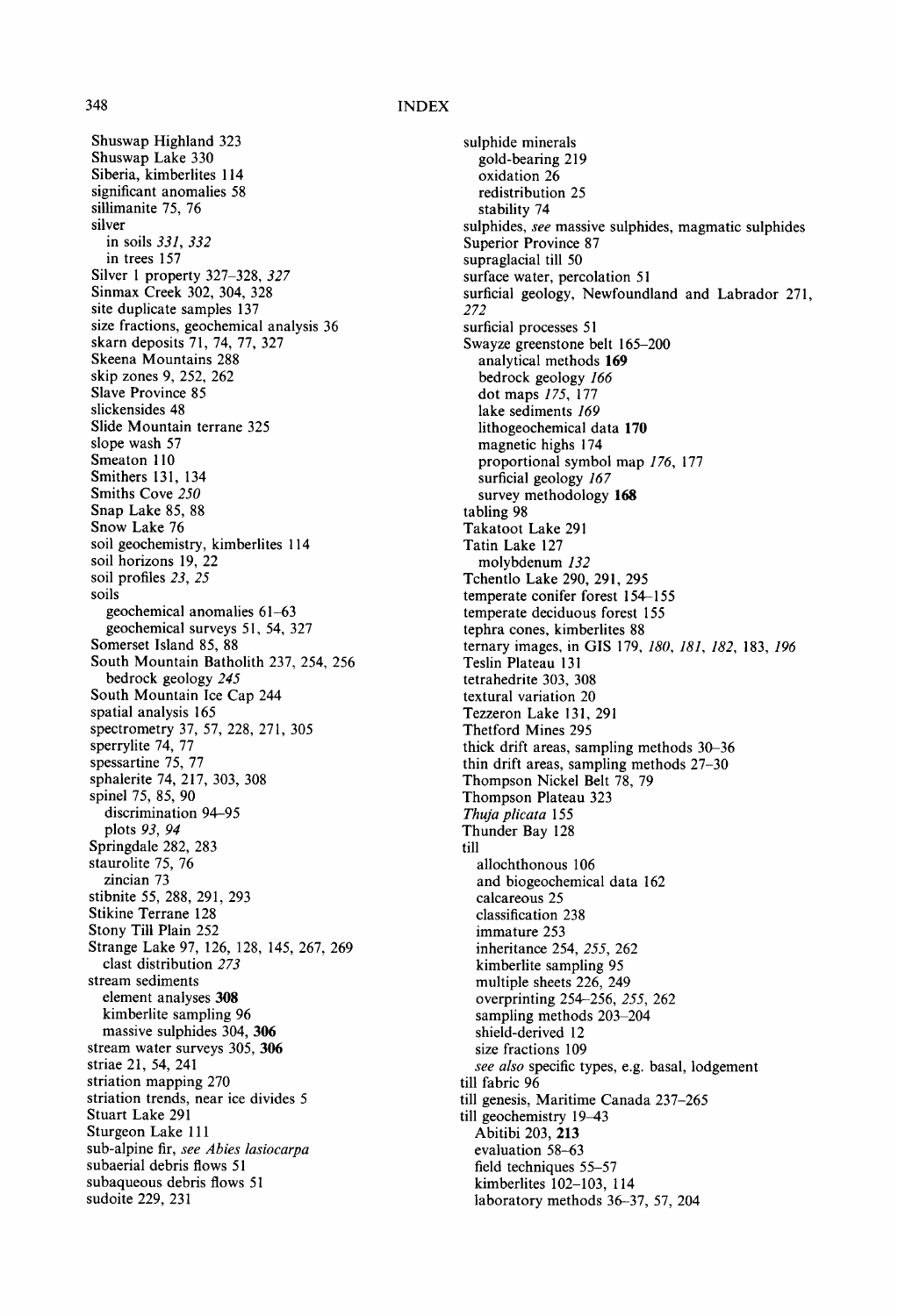major and trace elements *107,* 108 massive sulphide deposits 301, 318 Matachewan deposit *218*  methodology 325-327 Newfoundland and Labrador 271 principles 19-21 southern B.C. 306, 307-318 survey design 55 surveys 46, 54-58, 209, 209-219 till reworking 63, 215, 238, 249, 254 mechanisms 256-257 till surface 22 till thickness, and glacial dispersal *317*  till wedges 257 Tilt Cove 267 Timiskaming, metasediments 217 Timmins 71, 168, 201 till distribution *203*  tin 127, 237 dispersal *246,* 247 Tommy prospect 145 topaz 77 Topsails granite 282 Torngat Mountains 269, 270 tourmaline 75, 77, 231 tourmalinite 153 trace elements, in exploration 168 trace metal concentrations 25 traction zone 257 transition elements 85, 102 transport distance boulders 227 calculations 8 clasts *281, 283*  and concentration 60 dispersal trains 333 indicator erratics 7 transport distance distribution 8, 9 transport time 72 tree tissue 109, 111 tree tops, biogeochemistry 158 trees element concentrations 153, 154, 156 gold concentrations 153 Trembleur Lake 291 trenching 30 troctolite 77 trunk wood, biogeochemistry 157 Tsacha Mountain 134 Tsacha prospect 128, *144,* 145 Tshinakin limestone 303 *Tsuga heterophylla* 155 *T. mertensiana* 155 Tulameen 47 tundra climatic zone 21 tungsten 295 tunnels, subglacial 48 twigs, biogeochemistry 157 Twin Mountain 303, 317, 318 ultrabasic rocks 90, 111 ultramafic rocks clasts 282 till source 13

Ungava Bay 269 uranium deposits, Athabasca Basin 225-235 uranium exploration drilling 31 Labrador 267 lake sediments in 127 uranium mineralization 26 Uranium Reconnaissance Program 127 uvarovite 77 Val d'Or, gold deposit 201 valley glacier *50*  Vanderhoof 134 variograms 177, *178,* 197 vector addition *247,* 249, 262 vegetation zones 154 vertical mixing 25 vertical profiles 12 Victoria Island 85 Victoria Lake Group 277 Vikings, iron smelting 167 visualization, in GIS 174-184, 197 Voisey's Bay 74, 143, 267 volcaniclastic facies, kimberlites 88 volcanosedimentary sulphides 70, 75-77, 128, 277 Wakami shear zone 179 water content, kimberlites 114 water sampling, massive sulphides 304-305 water table, soil horizons 23 weathering, kimberlites 88-90 weathering processes 20-21 websterite 79 wehrlite 79 Wekusko Lake 85 West Lake 277 western hemlock, *see Tsuga heterophylla*  western larch, *see Larix occidentalis*  western red cedar, *see Thuja plicata*  Westmin Lynx orebody 52 Whitesaii Lake 131, 134 whole rock geochemistry 37 wiilemite 74 Wisconsinian Abitibi 203 ice-flow history 48 Nova Scotia 239 Wolf prospect 55, 61, *62,* 128, 131 wolframite 77 Wolverine Point Formation 225 x-ray fluorescence 37 xenocrysts 90 'yellow' ground 89 Young-Davidson gold deposit 217 yttrium 274 Yukon deposits 47 lake sediments 131 zinc in GIS 170 in humus 179 Newfoundland 267